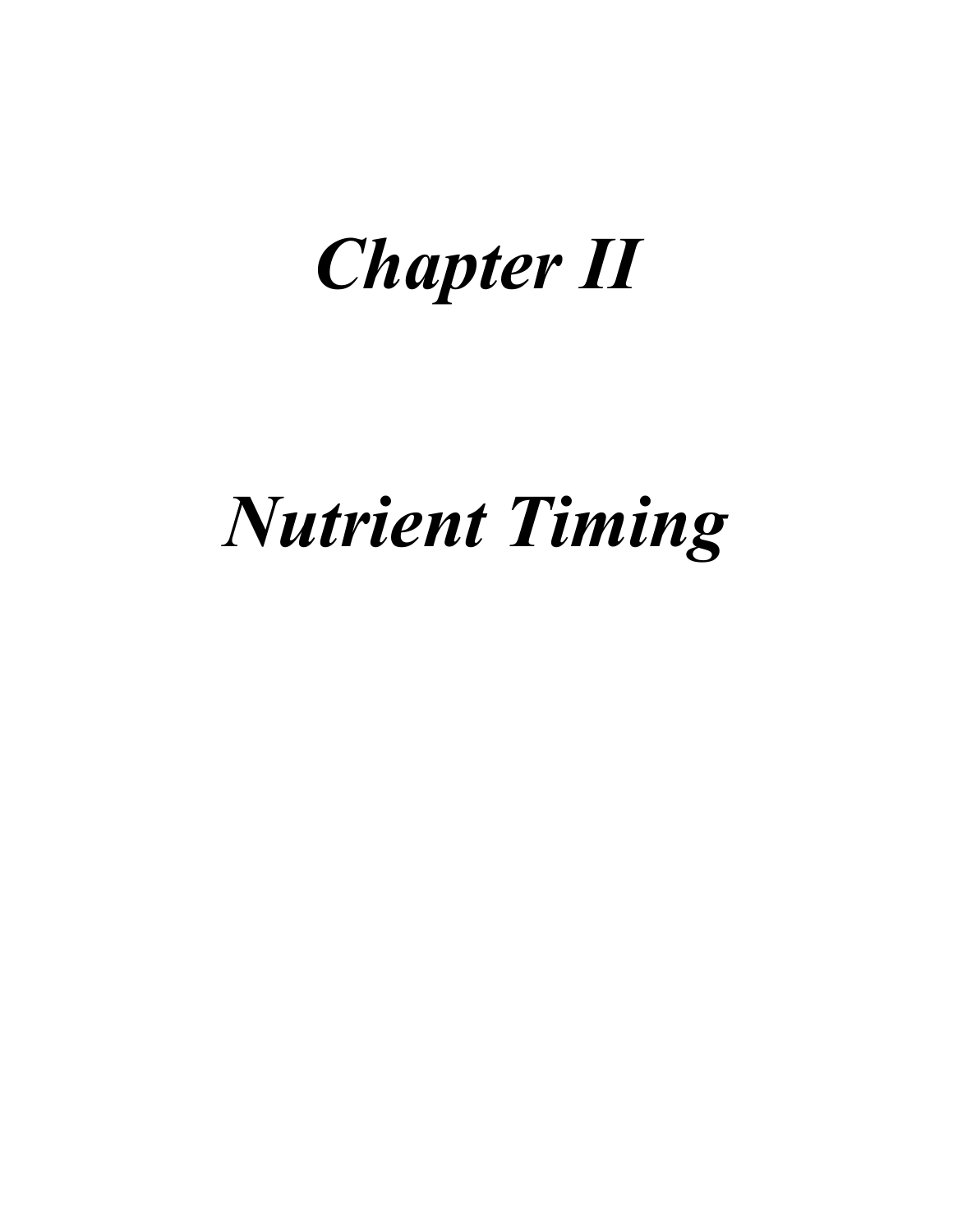#### **What matters is what is in your bloodstream**

Your consciousness experiences what you eat, but your cells do not. They only know what is in your bloodstream. You lose nutrients to your waste systems, body fat, and oxidation:

- Food that is not digested well passes through your intestines into your stool, generating gas while processed by bacteria. This is common with dehydration, typically from low or high salt intake relative to perspiration losses, regardless of how much water you drink (see hydration chapter).
- Nitrogen in protein you eat that your cells cannot process quickly enough goes to your urine, meaning that most protein shakes enrich your urine more than they do your cells. The carbon in excess protein in the blood at any given time goes to fat.
- Blood sugar that lean tissue cells cannot absorb quickly enough generates a large insulin response that clears the sugar out into fat and liver cells, and reduces fat release by fat cells. Blood sugar can end up lower than before eating, lowering brain function, commonly called "food coma." When carbs in a meal make you sleepy, you have increased your body fat and disease risk while simultaneously reducing your recovery and energy (both mental and physical).
- Phytonutrients and unsaturated fats contain easily oxidized double bonds, so they break down quickly and need to be replenished. It is therefore better to eat them every day (a continuous supply for your cells), as opposed to extremely large amounts sometimes and very few at other times. Surplus cannot be used or stored without oxidation over time.

#### **Poor blood chemistry results in a loss of lean tissue**

The cells in your lean tissue, particularly skeletal muscle, break down to keep your body going when you have poor blood chemistry, mainly low blood sugar and/or blood protein levels. This is at its worst when you wake up in the morning (having not eaten in many hours) and right after exercise (having used up nutrients in your bloodstream faster). And yet these are the two times people are generally least likely to eat. The body does not have much capacity to store water, protein or sugar, which is why we get hungry and thirsty more than once per day. The body stores enough body fat to not eat fat as frequently as the other food groups, but fats generate a hormonal response that reduces hunger hormonally, so include dietary fat in all meals if you have incessant hunger issues. But to the initial point, hunger perception can be low when the body is starved.

A lack of hunger perception in the morning or after exercise is irrelevant to the experience of your cells, which are actively breaking down at the rate of 10-20 Cal per hour based on RDA estimates.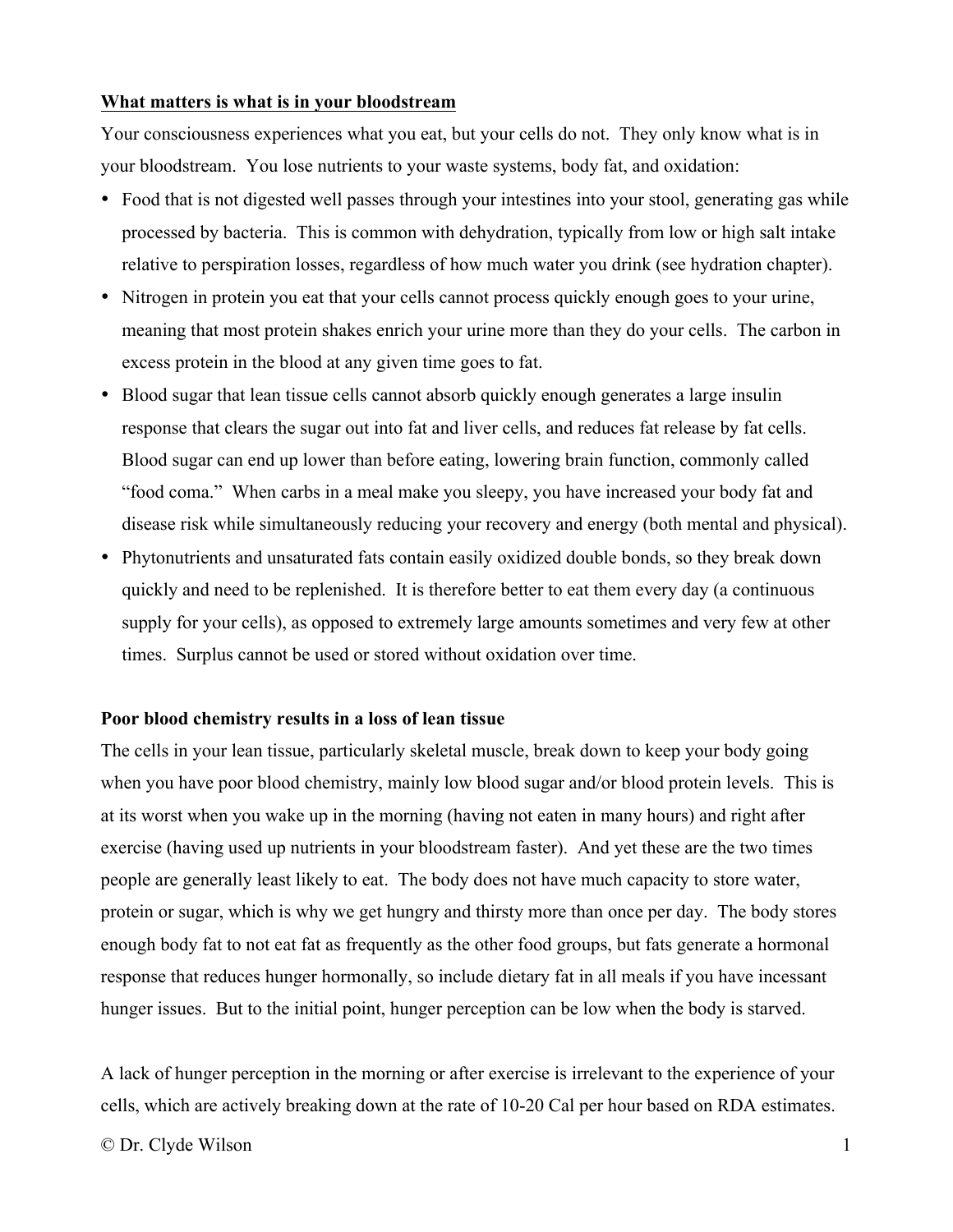On the flip side of this, continued snacking after a large dinner because of continued hunger or cravings is irrelevant to any cellular benefits. If you could just eat based on your perception, there would be no need to ever ask the question of how to improve your nutrition because perception would automatically optimize your nutrition for you. The point of mentally engineering your nutrition is to systematically take care of your cells even when your perception is not providing you all of the information you need.

## **PROTEIN**

### **Hours of cell growth depends on how many hours the protein is available in your blood**

Low blood protein stimulates cortisol release, breaking down muscle tissue to provide protein. Studies with individual cells, animals, and humans indicate that we need amino acids continuously, 24 hours a day. Our bloodstream fluctuates between getting amino acids from the intestines after we eat, and from out muscle when the intestinal supply runs low. The slower the protein we eat digests, the longer it is available from the intestines for growth. For example, in a study with NYC police officers during 3 months of strength training, there was twice the muscle gain, twice the body fat loss, and significantly greater strength gain when using casein versus whey protein powder [Demling RH & DeSanti L, Ann Nutr Metab 44 **2000** 21]. This does not mean, however that we should use casein protein powder; it digests slower and is available longer because of hydrophobic side chains, making it more susceptible to oxidation. Since protein powder is processed and dried at high temperature it is oxidized, as are both the protein and fats in most commercially available milk since most is exposed to extended high temperatures for pasteurization or while reducing the fat content [Meyer B et al., J Agric Food Chem 60 **2012** 7306]. To lengthen the digestion and therefore cellular growth time of your cells, use food, which takes much longer for your digestive system to process than liquids.

Amino acid availability duration to your cells might be something like the following:

| • Whey protein powder, shakes, or bars      | 2 hours    |
|---------------------------------------------|------------|
| • Casein, or milk (which contains casein)   | 3 hours    |
| • Yogurt                                    | 4 hours    |
| • Cottage cheese                            | 5 hours    |
| • Cooked eggs, meats, fish, tofu            | 6 hours    |
| • Together with dietary fats and vegetables | $6+$ hours |
|                                             |            |

© Dr. Clyde Wilson 2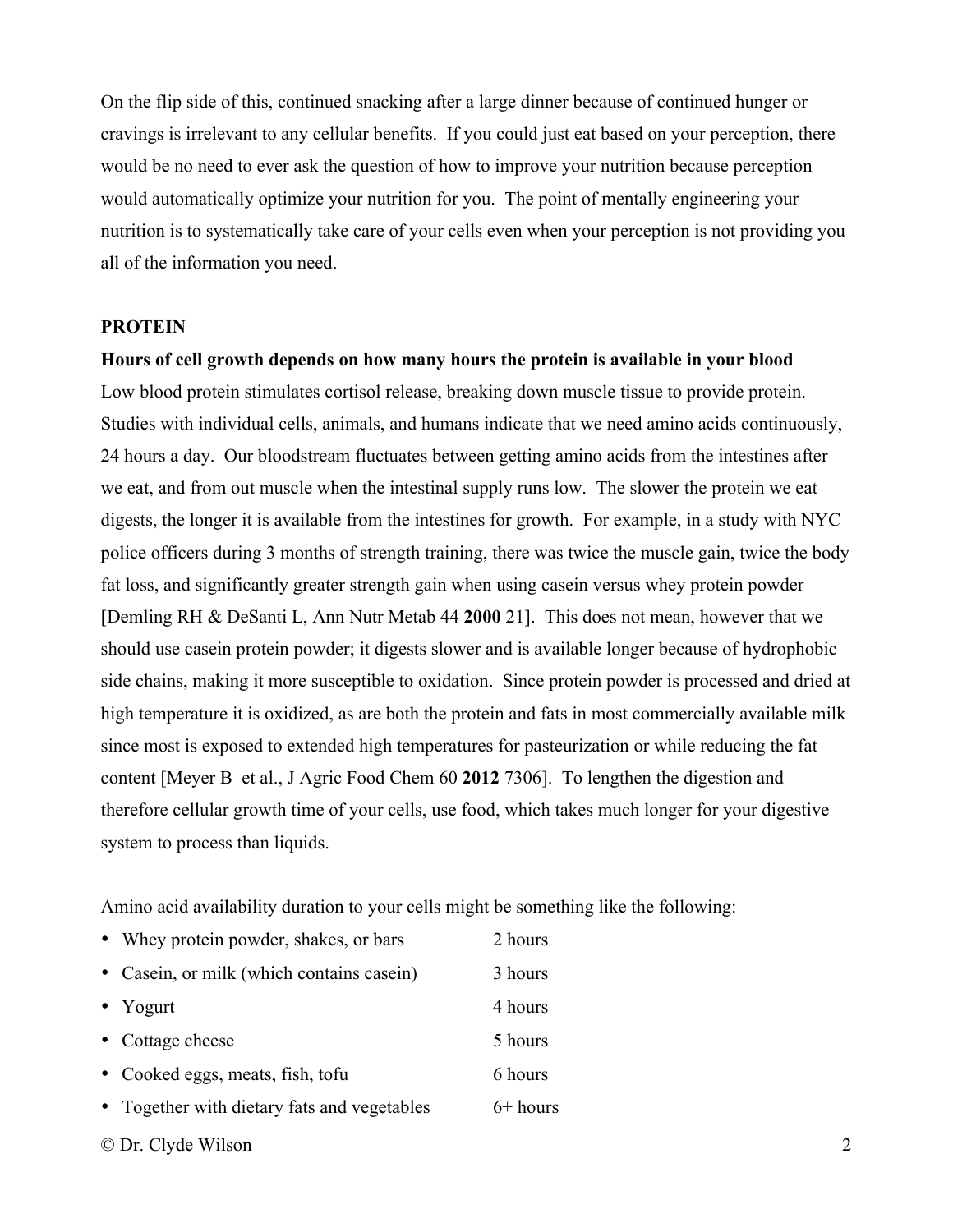### **Eat the amount of protein that actually benefits you based on the protein process time**

Once you have an estimate of how many hours your cells will benefit from the particular protein you are choosing to eat at any given time, you can then estimate how much of that protein you should eat. Since cells use protein at the rate of 10-20 Cal per hour (up to 30 Cal per hour for an NFL lineman weighing 340 lb during intensive training), multiply 10-20 Cal times the number of hours your protein will last. For example, if you are training hard, use the upper limit of 20 Cal per hour, and if you are eating:

- Whey protein in powder, liquid or bar form, anything more than 40 Cal (10 grams) of protein is unlikely to provide any additional benefit other than enriching your urine
- Yogurt as your protein, which likely processes within 4 hours, you would ideally consume 80 Cal (20 grams) of protein, the amount in 10 oz of Greek yogurt
- If you are eating meat, poultry or fish, you get 6 hours of growth and should eat 120 Cal or 30 grams of protein, so 4-5 ounces

# **CARBOHYDRATE**

### **Hours of cell growth depends on how many hours of sufficient blood sugar supply**

Low blood sugar stimulates cortisol release, breaking down muscle tissue to supply amino acids to the liver for conversion to glucose. The length of time that eating a carbohydrate boosts your blood glucose depends on the type of sugar and how quickly it digests.

# **Carbohydrate type**

Glucose is directly burned as fuel by your cells, so as it digests and enters the blood from the intestine it is transported into your cells. If glucose enters your blood faster than your lean tissue can absorb it, blood glucose levels rise rapidly, elevating insulin enough to increase glucose going into body fat. Foods primarily glucose are tubers (yam and potato) and cereals (rice, corn, grains).

Sucrose is half glucose and half fructose. Fructose goes to the liver, where it is converted into glucose at the rate of 1-2 Cal per min. Fructose entering the liver faster than this activates a transcription factor that increases gene expression for the proteins that convert fructose into fats, elevating liver and therefore blood fat levels. This is why fruit juice and sugary foods, which are half fructose and process quickly, are not fundamentally healthy. Sucrose foods are legumes, fruits, vegetables, and foods with added sugar. Legumes digest so slowly that the chances of a large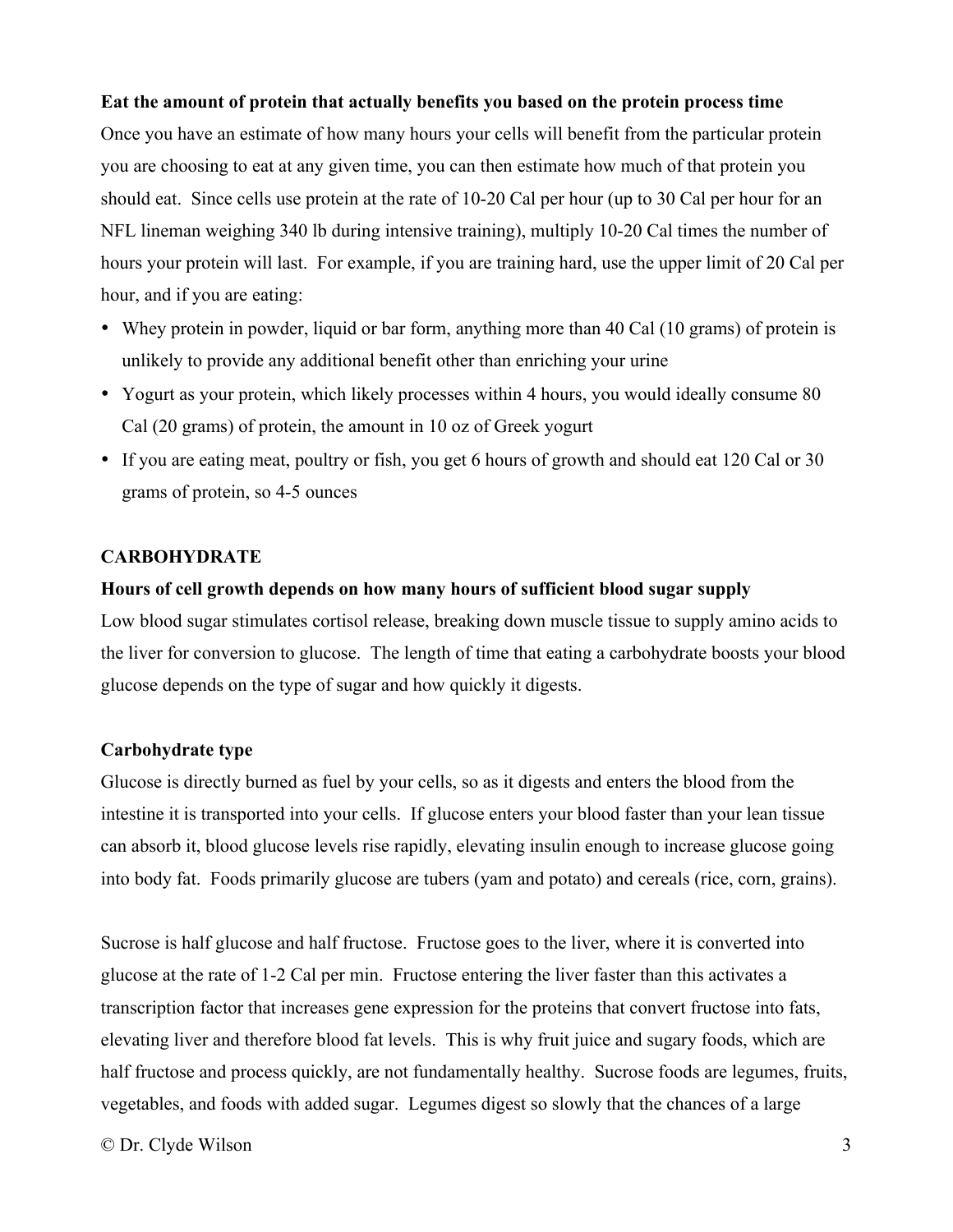insulin response from the glucose or fat production from the fructose are very low. This makes legumes the most effective time-release glucose supply (directly and then via liver production) that I am aware of. Berries and fruit consumed with the peel (coarseness slows digestion) would be a close second. Vegetables, which digest at a rate dependent on how much they are cooked, would be as slow as legumes but they are so low in calories that their main benefit comes from extremely high nutrient level and their impact on slowing the REST of the foods you consume WITH them. Dairy sugar is lactose, which is half glucose and half galactose. Galactose is also converted to glucose by the liver, but dairy sugar processes fairly slow and is not a significant fat production risk.

#### **Using vegetables to slow starches (tubers and cereals)**

Studies with diabetics compared to normal controls show that both groups have their starchy foods slowed by 1/3 if they eat vegetables 10 min before as opposed to 10 min after eating the starch [Imai S et al., Diabet Med 30 **2013** 370]. This means having a lot of vegetables won't help you slow digestion very much if you have already digested much of your meal before you eat them. It is shocking that 1/3 of the carbohydrate in meals is already digested and entering the bloodstream in just 10 minutes. This goes to show you how unhealthy carbohydrates have become in our toxic food environment in which everything is processed, and therefore digests faster than natural food. Fortunately, we have vegetables to save us from this mess. And the timing matters: If the vegetables are not in your stomach until later they cannot help you. Presumably eating vegetables together WITH the rest of your meal would be as helpful as eating them right before the meal, since either way the vegetables are in your stomach with the rest of the food, but this has not yet been tested. I personally choose to eat my vegetables together with the rest of my meals because it is easier to eat a lot of vegetables when you eat them with a tasty meal at the same time. Spinach tastes like pizza when you eat it with pizza. Kale tastes like a burger when you eat it with a burger.

#### **How much carbohydrate to eat**

Use legumes, fruits and (to a lesser extent) vegetables as your carbohydrate calories for baseline basic health and recovery. Use vegetables to slow the digestion of starches (tubers and cereals) when you choose to eat them, except when they are absorbed rapidly into your lean tissues i.e. when low in fuel reserves (right after you wake) or after intense muscle contraction (right after you exercise). Cell absorption rate is higher after intensive training than after waking, so combine your breakfast carb with protein and dietary fat to improve your body's hormonal and digestive response.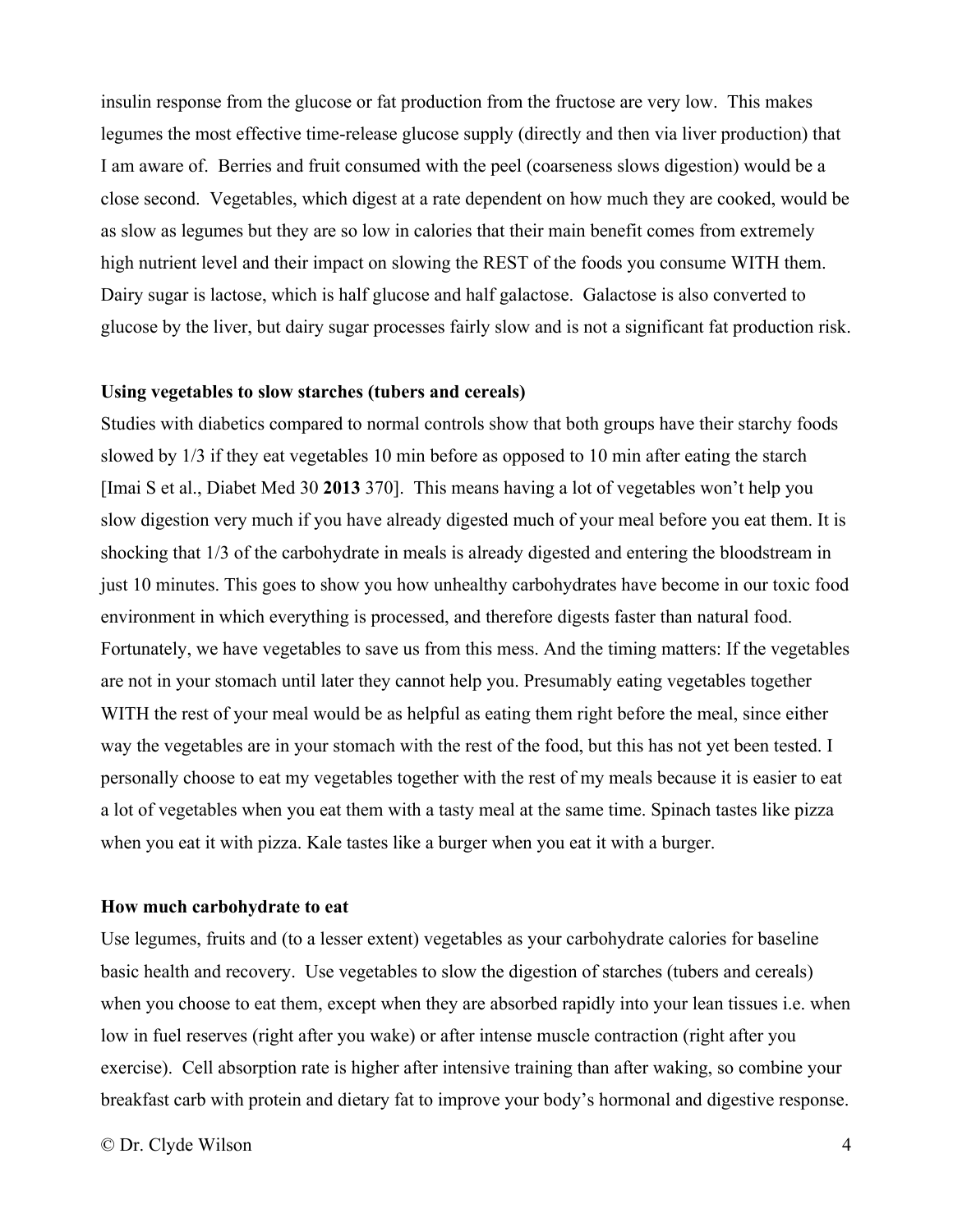Right after exercise you depend less on your hormonal response to get calories to muscle because intense muscle contraction stimulates muscle to absorb calories faster independent of hormones. This effect disappears after exercise ends with a half time on the order of 20 minutes. A good carb target at breakfast without vegetables is 100-200 Cal, with an addition of vegetables to breakfasts with more carbs. A good carb target in the 10 min after training (liquid or solid calories in this case) is 100-300 Cal depending on the training intensity and how much carb was lost in the muscles overall in the workout. Many studies show that high-carb breakfasts lead to slower fat burning and eating more calories later because of the large insulin response. Clearly, you cannot just estimate how much carbohydrate you need and eat that amount, because if the carb i.e. sugars enter your bloodstream faster than they can be absorbed by the cells that need them, blood sugar rises too quickly and the large insulin response sabotages your benefits. Consume slow-digesting carbohydrates (legumes, fruits consumed with the peel, and vegetables) and use vegetables as a tool to slow starches except in the front end of the recovery window after hard exercise.

#### **How much carbohydrate you need**

The Institute of Medicine (IOM) in the Dietary Reference Intakes (DRIs) specifies that we need  $\sim$ 500 Cal of glucose per person per day for our brain and that the liver produces half of this. If we do not consume enough carb calories to provide the other half, it is produced by the liver from amino acids from muscle tissue broken down by cortisol until the brain shifts to ketone use. The trigger for the brain to shift to ketone use is a signal from the liver (through the vagus nerve) when the liver runs out of most of its glycogen after 1-2 days of low carbohydrate intake. In the first day of carbohydrate depletion before the brain transitions to ketone use, the IOM estimates that 1/4 pound of lean tissue is lost to glucose production, which is ten times more loss than intensive strength training could build in that amount of time. Therefore, if not doing exercise of any kind, low carbohydrate intake is fine. But exercise changes everything because muscle contraction activates blood glucose uptake into muscle, depriving the brain of the glucose the liver is trying to provide it. Since only half of brain fuel can be ketones, cortisol is again released to break down muscle for glucose production. In other words, a very low carbohydrate diet on the days you exercise hard stimulates both muscle building and muscle loss at the same time. Ironically, the harder the exercise the greater the blood sugar drop and the faster the muscle loss. This can lead to a lower fitness potential, feeling over-trained sooner, and reduced health. Health can drop because a consistently low blood sugar drops your hormone production (including fertility hormones),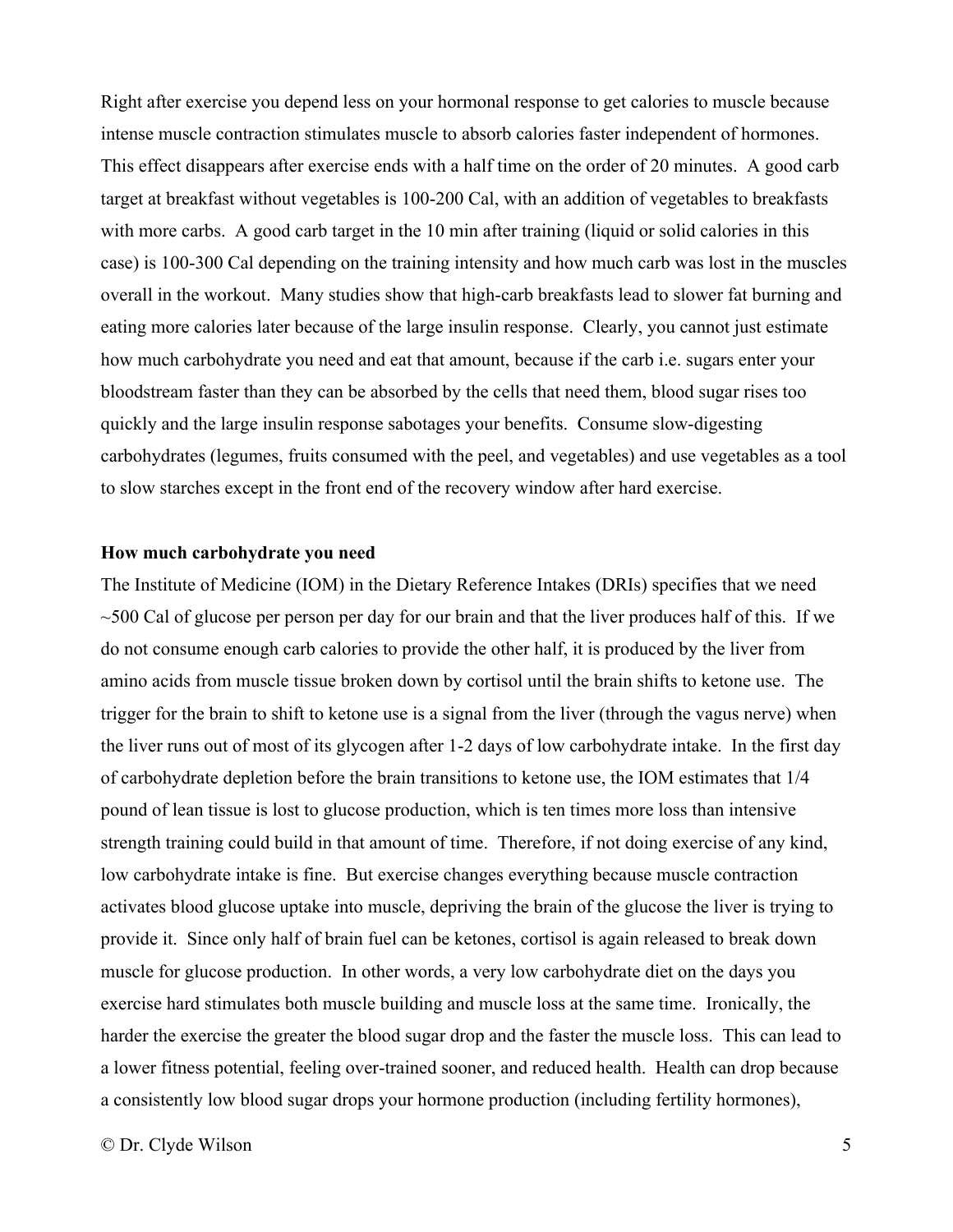immune system strength, injury recovery rate, bone density, mood, and the horrible irony of muscle loss eliminating your ability to reduce body fat, possibly to the point that the harder you work out the fatter you seem to get. These are precisely the opposite effects of what you would expect from exercise, all because your nutrition is not properly coordinated to your exercise. The bottom line is that hammering on your body hard from two different directions (more training and less nutrition) can be too much for it to overcome or adapt to, especially in the long term.

Studies show that training at lactate threshold or lower intensity uses mainly fat as fuel, making a relatively low-carb diet (a few hundred calories worth per day) sufficient. But workouts that are higher intensity require carbohydrates to be recovered into muscle in order to avoid the muscle loss cycle. It only matters how much carb is actually recovered into muscle, not how much carb you eat, which means your carb timing is critical. Not eating glucose right after exercise, and then overeating carb later in the day just sends much of what your muscles need to body fat instead,you're your muscles continue to deplete your blood sugar. You reduce fat burning and increase body fat when you over-do the carb, and lose muscle tissue when carb levels are low, so this pattern oscillates back and forth between increasing body fat and losing muscle mass. You end up with the opposite body composition of what was expected from cutting calories and working out hard, which is an insanely frustrating situation to be in.

#### **Layer your sports nutrition on top of your health nutrition**

The solution is create your nutrition program based on health, and then layer on top of that your sports nutrition, meaning higher protein based on your training for the past week, and your glucose intake based on your training today. Since protein and dietary fats process relatively slow, eating them three times per day in your major meals is sufficient. When consuming a fast-digesting protein source, if your next meal is many hours away, have a snack that contains a protein between the meals e.g. yogurt. When consuming more than 200 Cal of starch in a meal use vegetables to slow its digestion rate. Determine how much carbohydrate you need, then use vegetables to slow it down so your bloodstream has both protein and carb available for the same duration of time. Both are needed at all times for recovery and growth. Determining how much carbohydrate you need and when is dependent on your training intensity and body fat goals using the concept of carbohydrate deficit (next chapter).